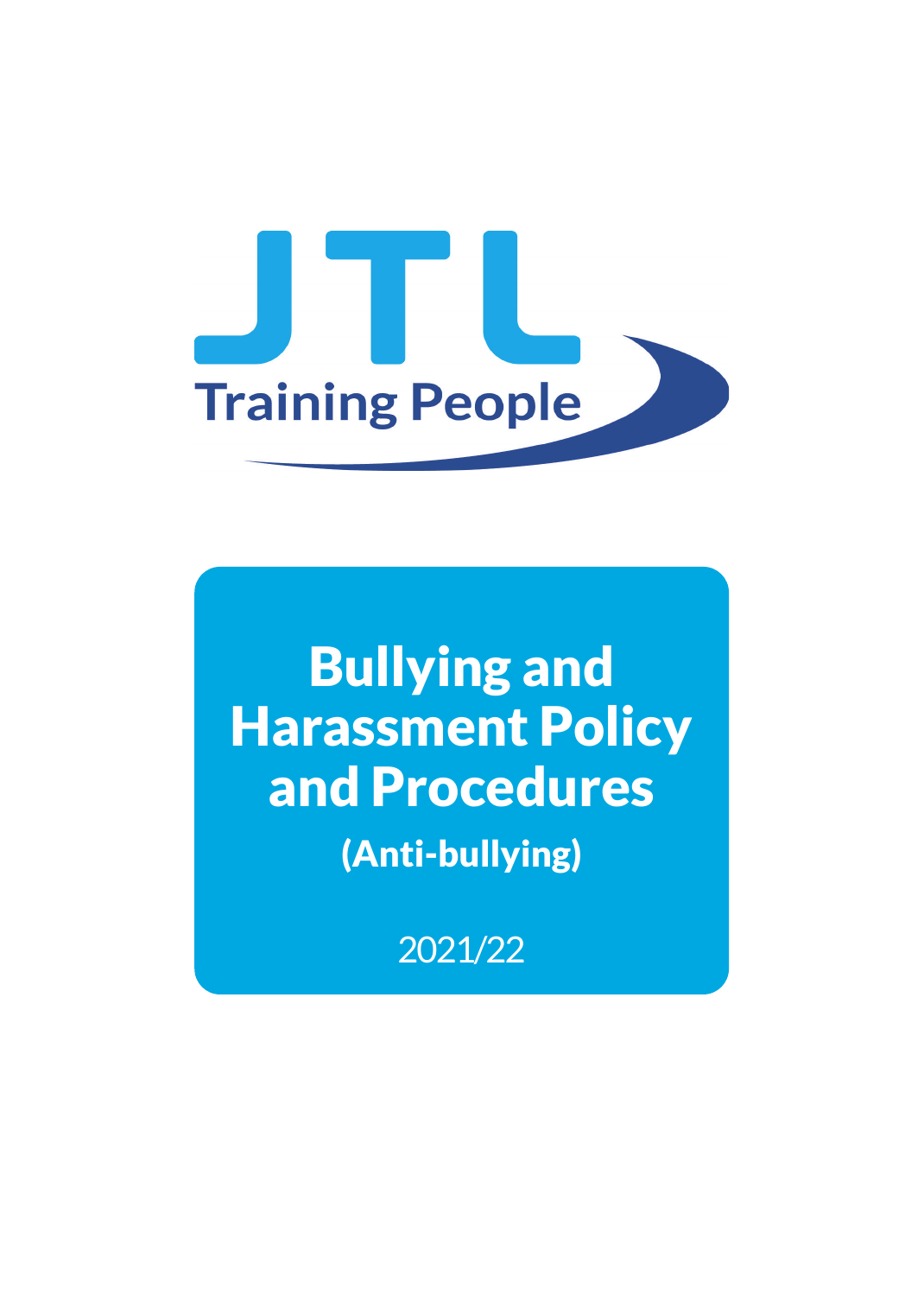# **Contents**

| 1.  |                                                                                           |  |
|-----|-------------------------------------------------------------------------------------------|--|
| 1.1 |                                                                                           |  |
| 1.2 |                                                                                           |  |
| 1.3 |                                                                                           |  |
| 1.4 |                                                                                           |  |
| 1.5 |                                                                                           |  |
| 1.6 |                                                                                           |  |
| 1.7 |                                                                                           |  |
| 1.8 |                                                                                           |  |
| 1.9 |                                                                                           |  |
|     |                                                                                           |  |
|     |                                                                                           |  |
|     |                                                                                           |  |
| 1.  |                                                                                           |  |
| 2.  |                                                                                           |  |
| 3.  |                                                                                           |  |
| 4.  |                                                                                           |  |
|     |                                                                                           |  |
| 1.  |                                                                                           |  |
| 2.  | Options for a learner experiencing bullying/harassment at work (see Figure 1) 12          |  |
| 3.  | Options for a learner experiencing bullying/harassment at college (see Figures 2 and 3)14 |  |
| 4.  |                                                                                           |  |
|     |                                                                                           |  |
| 1.  | JTL727 Rev 12 06/21<br>$\mathbf{1}$<br>© JTL2021                                          |  |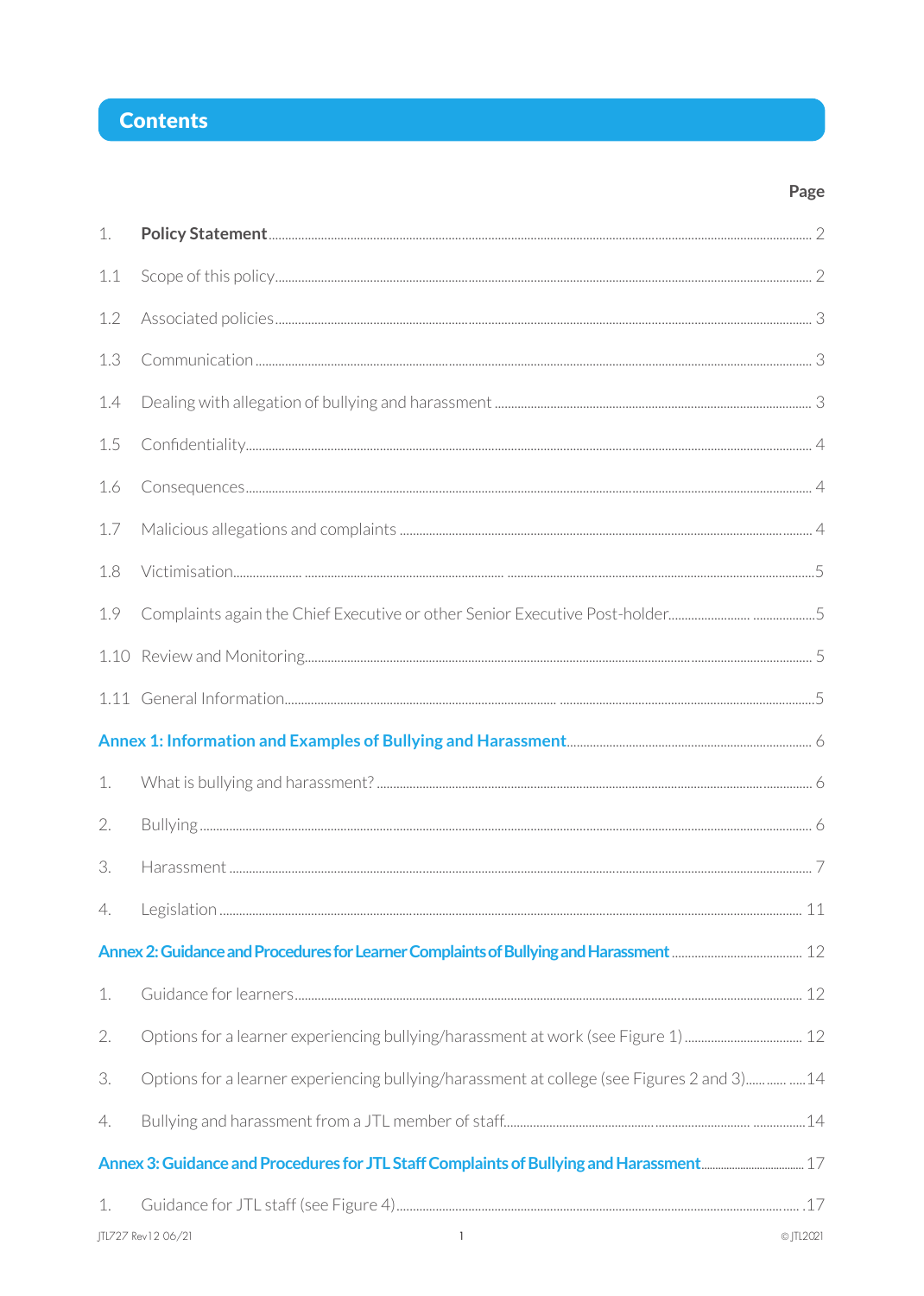# 1. Policy Statement

#### **1. Policy statement**

JTL is committed to creating and promoting a work and learning environment that is free of bullying and harassment and promotes dignity and respect for all. We value others for their contribution, irrespective of personal differences, and strive to provide a supportive and inclusive learning and working environment where everyone feels that they are valued and can work to achieve their potential. Bullying and harassment at any level or in any form is not acceptable and will be addressed.

We recognise that creating a culture that is 'anti-bullying' is the responsibility of each one of us. It can only be sustained if as individuals as well as collectively we work together to make sure that no one feels persecuted, vulnerable and powerless.

Through our bullying and harassment policy and procedures, we seek to support our staff, learners and others that we work with in the building services engineering sector to work and study in an environment where they feel safe and secure and that is free from bullying and harassment.

We recognise that our partner organisations and the employers we work with also have important roles to play in creating places of work and study where harassment and bullying is not accepted, and people can achieve their personal potential.

As an employer and learning provider we understand that people in positions of trust and authority have an obligation to ensure that they do not use their power to bully or harass other staff or learners.

We take allegations of bullying and harassment very seriously. We expect them to be dealt with promptly and sensitively and have various options for resolving allegations. These range from informal approaches through to the use of the formal grievance and disciplinary procedures. JTL expects partner organisations and employers to have similar policies and procedures in place.

When dealing with bullying and harassment concerns, JTL will listen to what the person who has experienced the bullying or harassment has said, and how they feel that the unacceptable behaviour by the other party can be resolved and made to stop. Whilst we would always encourage people to resolve concerns using informal or semi-formal procedures, as an employer and learning provider, JTL has a duty of care to its staff and learners that must be followed at all times.

# 1.1 **Scope of this policy**

This policy applies to the JTL Board of Trustees, all JTL staff, (including workers supplied by agencies), learners, contractors, other support workers and assistants accompanying learners, volunteers, visitors to JTL training centres and offices, partner organisations, any other party acting on JTL's behalf, and other third parties of JTL.

JTL staff and learners may also be covered in the scope of the bullying and harassment policy of another organisation where they are conducting their work duties or studying if they experience bullying or harassment in that place.

JTL will consider the most appropriate course of action in cases involving individuals who are not JTL staff or managed learners.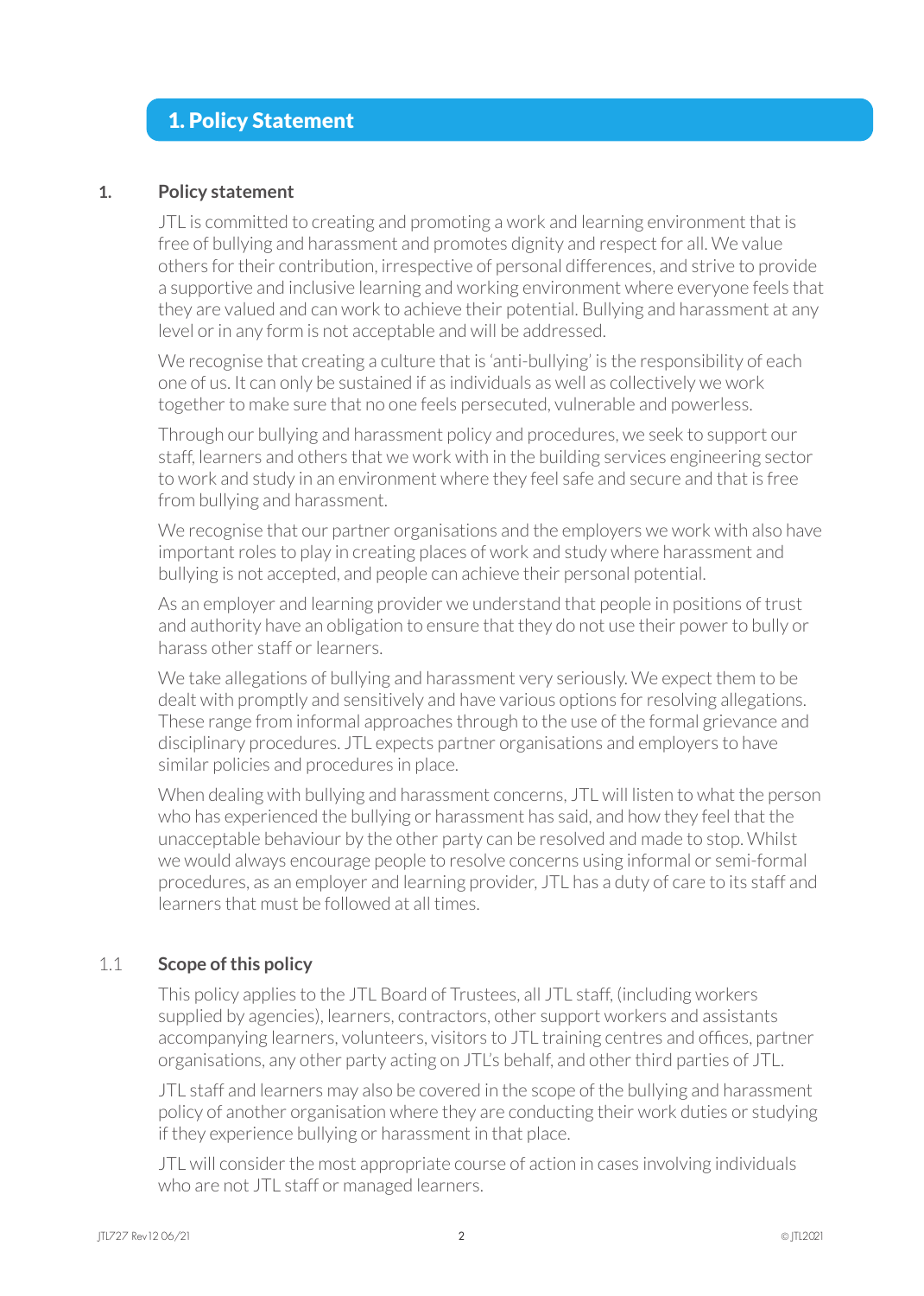# 1.2 **Associated policies**

This bullying and harassment policy and procedures should be read in conjunction with the following:

- **•** Equality and Diversity Policy
- **•** Safeguarding Policy
- **•** Health and Safety Policy
- **•** JTL Staff Handbook
- **•** JTL Employer's Guide
- **•** JTL Apprentice Guide to Policies
- **•** JTL Learner Behaviour Policy

# 1.3 **Communication**

This policy and procedures will be available for reference on JTL's intranet and company website.

All JTL employees will be made aware of this policy and procedures through their induction and regular update training. Partner organisations will be provided with a copy of this policy as part of contractual communication.

Learners and their employers will made aware of this policy during their induction and sign up procedures.

# 1.4 **Dealing with allegation of bullying and harassment**

If a learner alleges that they have been bullied or harassed by a JTL staff member, another learner or a third party, they will have the support of JTL and/or partner organisation management in putting a stop to this. Acts of bullying that occur away from JTL training centres may come under JTL's procedure.

Bullying and harassment can take many different forms. Examples of these, as well as current legislation and relevant statutory and national guidance-related, are listed in Annex 1. The guidance and procedures JTL has in place for learners are set out in Annex 2.

If a JTL staff member alleges that they have been bullied or harassed by another staff member, learner or third party whilst at work, or because they are a member of our staff, they will have the support JTL management in addressing this. Guidance and procedures for staff are referenced in Annex 3 and are available on Select HR.

In situations involving people who are not JTL staff or JTL-managed learners, we will consider the most appropriate route to resolve the situation.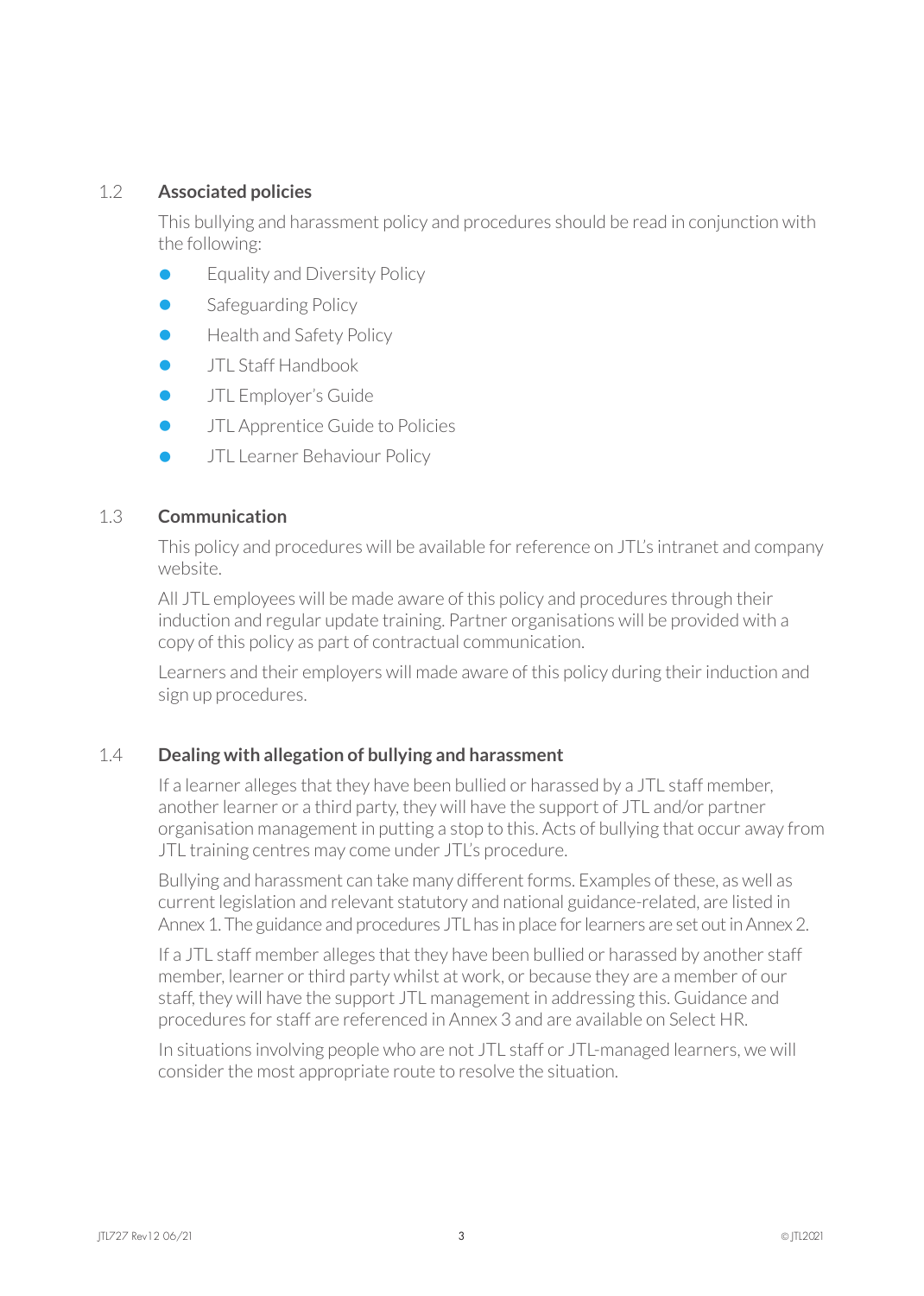Where someone involved in an incident of bullying and harassment, either as:

- **•** the person alleging that they have been bullied or harassed
- **•** the person who is alleged to be the bully or harasser, or
- **•** a person who has witnessed the incident

needs additional support for learning difficulties or other disabilities, we expect appropriate help to be provided so that they can take part fully in getting the incident resolved.

# 1.5 **Confidentiality**

 Confidentiality, where possible, will be maintained between the people involved in a bullying or harassment situation and its investigation. This includes any staff involved in support to resolve the situation either informally or formally. We recognise, however, that confidentiality cannot be guaranteed where it would be a breach of our'duty of care' statutory responsibilities. In such situations information will only be shared on a 'need to know' basis.

If a situation involves a criminal offence, serious misconduct, or we deem that there is an unacceptable risk to the person who has been bullied or harassed, another person, or to JTL itself, we will make a make a referral to the police or other organisation as necessary.

# 1.6 **Consequences**

JTL regards bullying and harassment as a serious matter. Where serious allegations of bullying and harassment have been made and are founded, we will take appropriate action. Depending on what has occurred, this may include dismissal, removal from a training programme or withdrawal of services.

Please note, in accordance with our safeguarding policy, if an allegation is made that a child has been bullied and harassed or otherwise harmed by a person in a position of trust (i.e. a member of staff), the JTL Safeguarding Lead must be informed as it will be necessary for the relevant Local Authority Designated Officer (LADO) to be notified before any investigation starts.

# 1.7 **Malicious allegations and complaints**

Where a person makes a malicious complaint or knowingly provides false information, they may be subject to staff or learner disciplinary procedures.

If a person in authority also raises grievance or disciplinary proceedings against a person who has made a complaint against them under this policy, they will be required to show that this is not victimisation of the person who has complained against them. Once that has been confirmed, the matter will be investigated in the normal manner.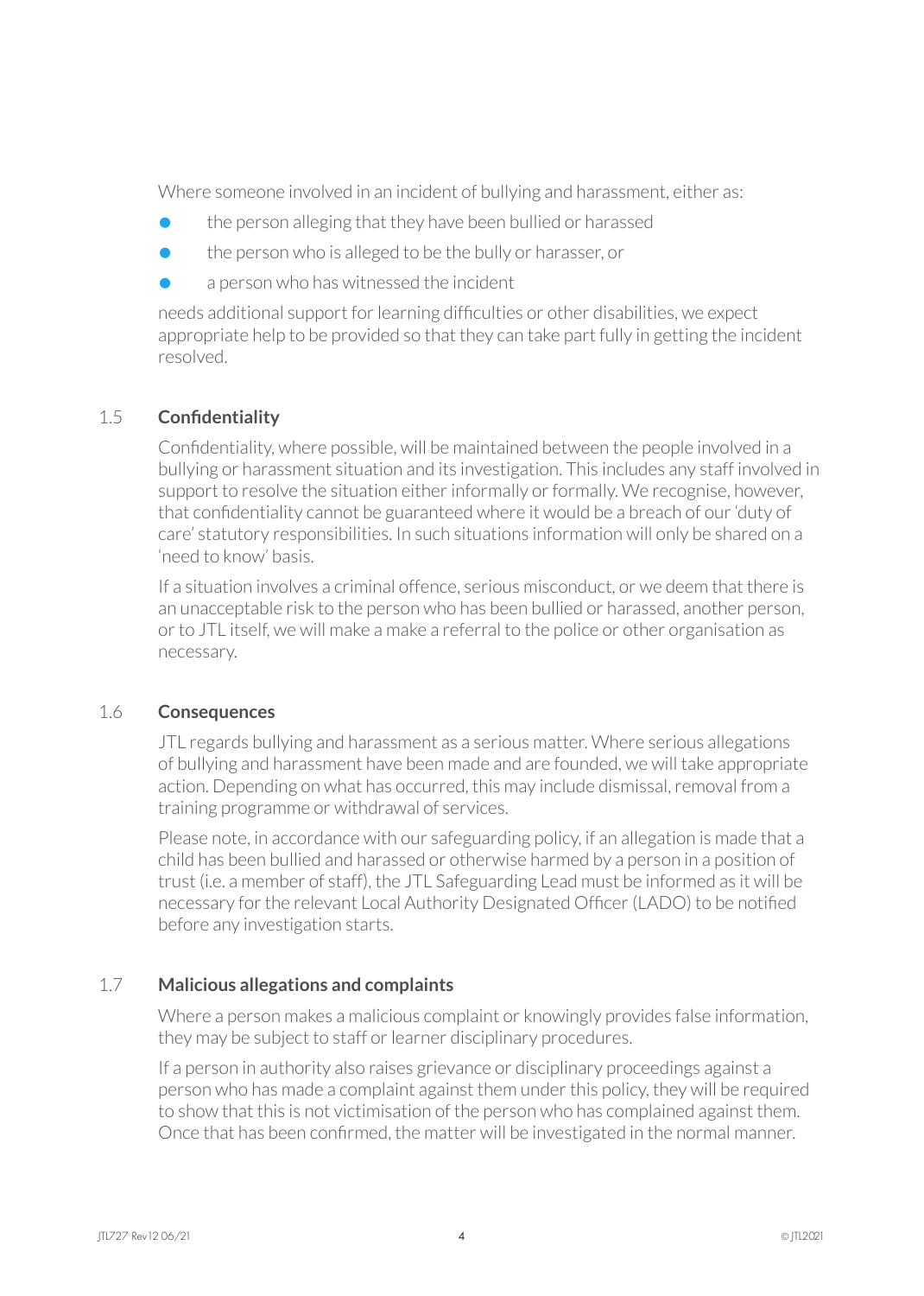#### 1.8 **Victimisation**

Individuals are protected from victimisation as a result of bringing a complaint under the Bullying and Harassment policy. If a person feels that they have been victimised following a complaint of bullying or harassment, they should raise this matter using the procedures for learners and staff outlined in this policy.

#### 1.9 **Complaints against the Chief Executive or other Executive Post-holder**

Should the complaint or allegation be about the Chief Executive or another Senior Postholder, advice should be sought from the HR Director. They will ensure that the matter is investigated in accordance with this policy and, should the allegation be founded, the matter addressed in accordance with JTL's grievance and disciplinary procedure for Senior Post-holders.

#### 1.10 **Review and Monitoring**

This policy will be regularly reviewed by JTL to ensure that it reflects good practice and any relevant changes in law.

Summary data on the number of bullying and harassment complaints raised by staff and learners is regularly reported to the Executive Management Team.

#### 1.11 **General Information**

For further information in relation to this policy, please contact JTL's Diversity, Safeguarding and Inclusion Advisors.

#### Phone: **01689 884120**

Email: **diversity@jtltraining.com** or

**safeguarding@jtltraining.com**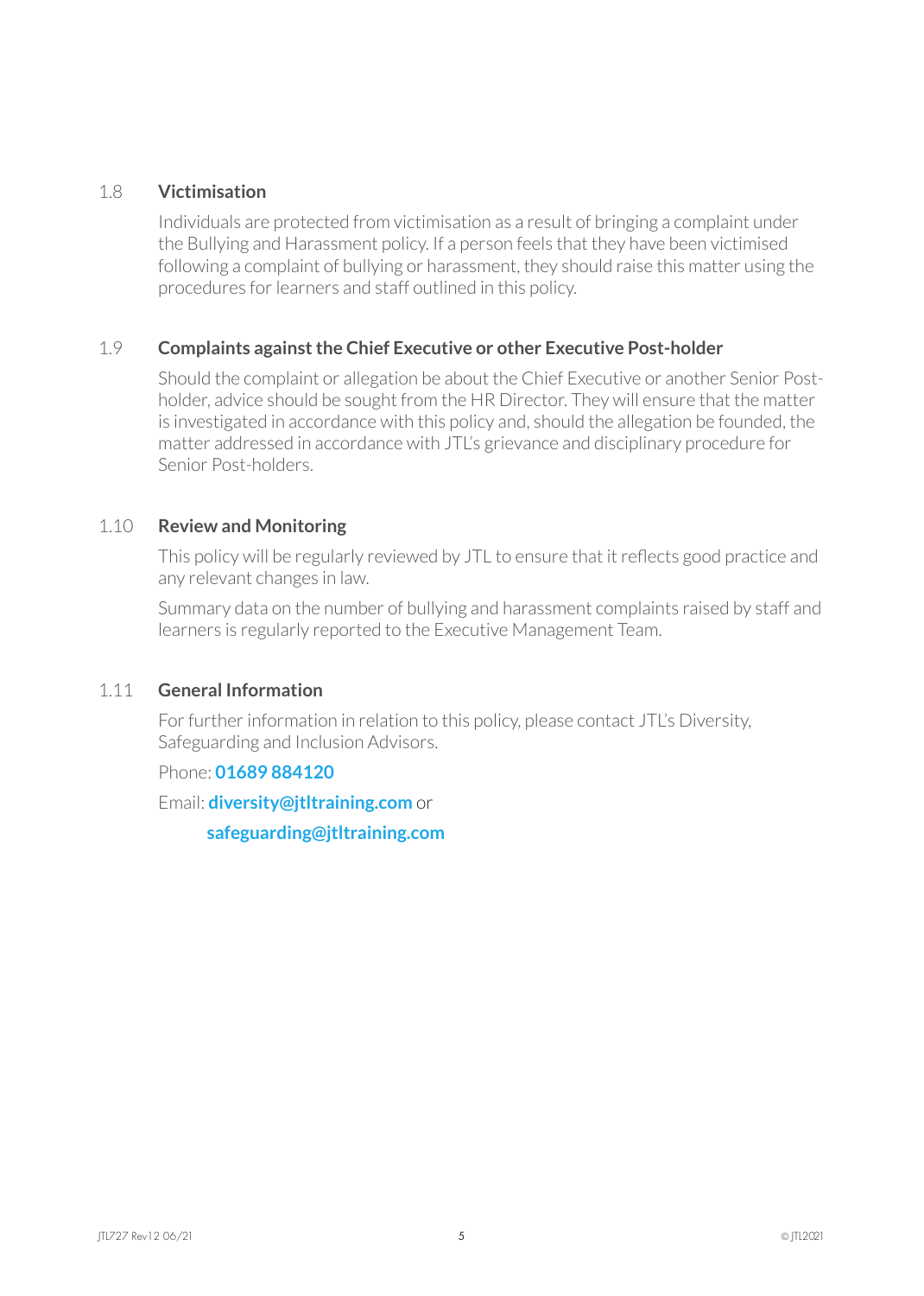# Annex 1: Information and Examples of Bullying and Harassment

#### **1. What is bullying and harassment?**

This appendix provides information and examples of various forms of bullying and harassment and the key laws. A person who behaves in a way that bullies or harasses another is equally behaving in a way that does not match JTL's company value of Respect, as well as the British values JTL supports that are outlined in our Equality and Diversity policy.

#### **2. Bullying**

- 2.1 Workplace bullying is the repeated less favourable treatment of a person by another or others, which may be considered unreasonable or inappropriate. Such behaviour can be physical, such as violent acts or non-consensual touching, verbal, non-verbal, antisocial or technological, such as cyber bullying. Bullying is the intentional and persistent victimisation of a person and can be offensive, abusive, intimidating or humiliating behaviour; or an abuse or misuse of power which is meant to undermine the recipient personally and/or professionally and has the effect of making the recipient feel isolated, marginalised, powerless or worthless.
- 2.2 Bullying can be motivated by many reasons, including on the grounds of someone's age, disability, gender identity, sex, sexual orientation, race, religion or belief, marital or civil status, pregnancy or maternity or any other personal characteristic. Bullying may also take the form of singling out a member of staff or learner because they belong to a particular group.
- 2.3 Bullying is to be distinguished from the actions of a manager or tutor making reasonable, but perhaps unpopular, requests to staff or learners. Bullying, harassment and victimisation may include:
	- **•** offensive songs, remarks, jokes, emails or gestures
	- display of offensive posters, publications and graffiti
	- **•** unwanted physical contact or advances
	- **•** offensive remarks about a person's dress or appearance
	- **•** offensive remarks about a person's race, gender, marital status, disability, religion or belief, sexual orientation, gender identity or age
	- **•** shouting, abusive or intimidating language
	- **•** spreading malicious rumours, allegations or gossip
	- **•** excluding, marginalising or ignoring someone
	- **•** intrusion by pestering, spying or stalking
	- **•** copying memos that are critical about someone to others who do not need to know
	- **•** deliberately undermining a competent worker by overloading, taking credit for his/her work or constant criticism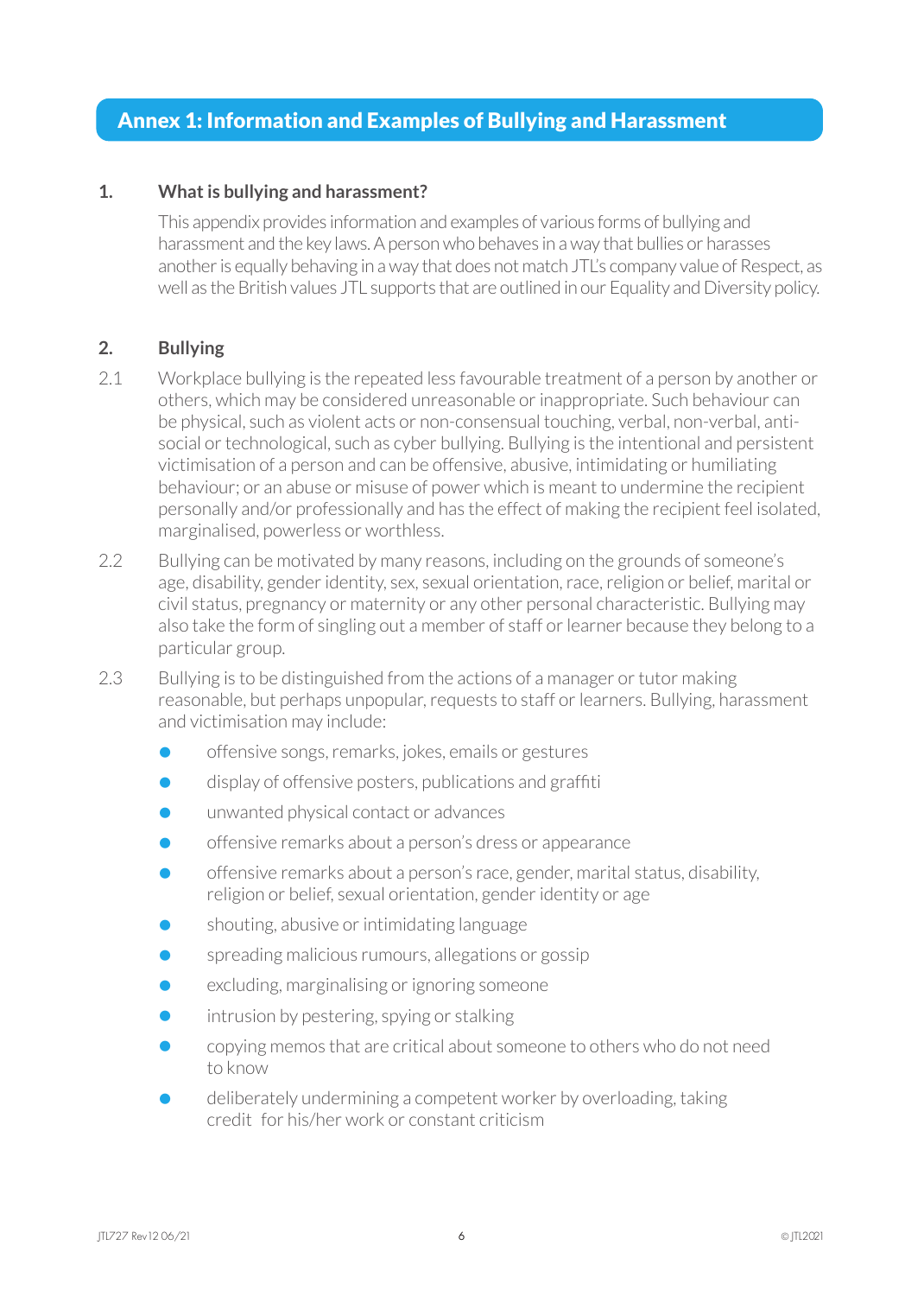- **•** removing areas of responsibility and imposing menial tasks
- **•** cyber-bullying: that is, the sending or posting of harmful, cruel or offensive text or images by email, internet, social media, gaming or any form of bullying that takes place online or via other digital communication devices such as smartphones and tablets.
- 2.4 Peer-on-Peer abuse by one person on another can take different forms such as sexual violence and sexual harassment, physical abuse such as hitting, kicking or shaking, sexting, or initiation type violence and rituals (hazing).

It can take place in person, online or via a mobile phone. JTL takes Peer-on-Peer abuse seriously. It should not be tolerated or passed off as 'banter', 'just having a laugh' or 'part of growing up'. **Peer-on-Peer abuse may be investigated under JTL's Safeguarding Policy and Procedures.**

#### **3. Harassment**

Harassment can take many forms and can be defined as unwanted conduct related to age, disability, gender identity, sex, sexual orientation, race, religion or belief, marital or civil status, pregnancy or maternity or any other personal characteristic which has the purpose or effect of violating a learner's or staff member's dignity or creating an intimidating, hostile, degrading or offensive environment for employment, study or social life. The defining feature is that the behaviour is unwanted by the recipient andunwarranted by the working or study/social relationship and would be regarded as such by any reasonable person.

Unacceptable behaviour may be physical, verbal and/or non-verbal, such as ignoring someone. It may be repetitive, sporadic or an isolated incident against a person or group. The behaviour may be harassment even if the person behaving in that way did not intend offend someone, and whether or not the person the behaviour was aimed at witnesses it or not.

Differences in attitude or culture or misreading/interpreting of social signals can mean that what is perceived as harassment by one person may not seem so to another.

Harassment may not always be intentional, but it is always unacceptable.

# 3.1 **Examples of harassment**

**Harassment on the grounds of disability** is any behaviour, deliberate or otherwise, relating to a person's disability, which is unwanted by the recipient and creates an intimidating, hostile, degrading or offensive environment for employment, study or social life. It may be directed at an individual or a group.

Disabilities may be visible or hidden, and include physical disabilities, learning difficulties and mental illness.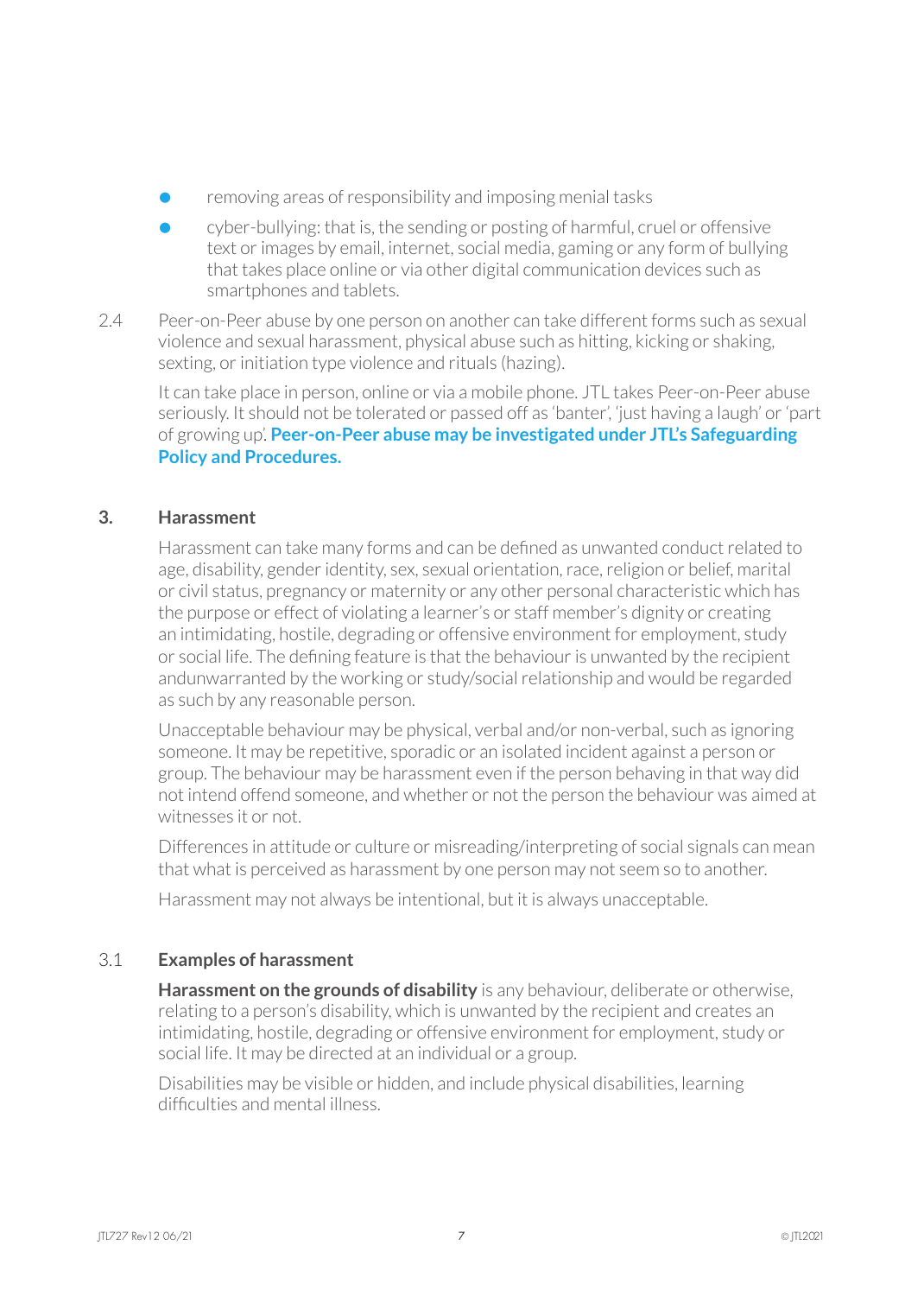In addition to the behaviour referred to in section 2.3 of this appendix, harassment on grounds of disability may include:

- **•** unwelcome discussion of the effects of a disability on an individual's personal life
- **•** refusal to work/study alongside a person with a disability
- **•** communicating with a person with a disability via a third party
- **•** excluding a person with a disability from social events or meetings
- **•** uninvited, patronising or unnecessary assistance with work/study
- **•** prejudging an individual's capabilities without reference to him/her
- **•** mischievous interference with personal aids or equipment.

**Gender harassment** is any behaviour, deliberate or otherwise, pertaining to gender and/or a person's gender identity, which is unwanted by the recipient and creates an intimidating, hostile, degrading or offensive environment for employment, study or social life.

It may be directed at an individual or group. In addition to the behaviour referred to in section 2.3 of this appendix, gender harassment may include abusive comments/jokes about an individual's gender, gender identity and/or gender reassignment, being a trans or gender-neutral person, 'dead naming' a trans person, and making comments/jokes about a person's capability based on assumptions relating to gender.

Complaints regarding the behaviour of men and women, directed towards members of the same or a different sex, will be taken equally seriously.

JTL's Transgender Support Policy and Procedures for staff and learners provide guidance, information and access to resources on understanding more about gender identity and gender reassignment.

**Racial harassment** is any behaviour, deliberate or otherwise, relating to race, colour, ethnic or national origin, which is unwanted by the recipient and creates an intimidating, hostile, degrading or offensive environment for employment, study or social life.

It may be directed at an individual or group.

In addition to the behaviour referred to in section 2.3 of this appendix, racial harassment may include:

- **•** abusive comments about racial origins and skin colour
- **•** racist insults jokes and comments about capability
- racist graffiti or offensive material
- **•** exclusion/ignoring someone based on assumptions relating to race.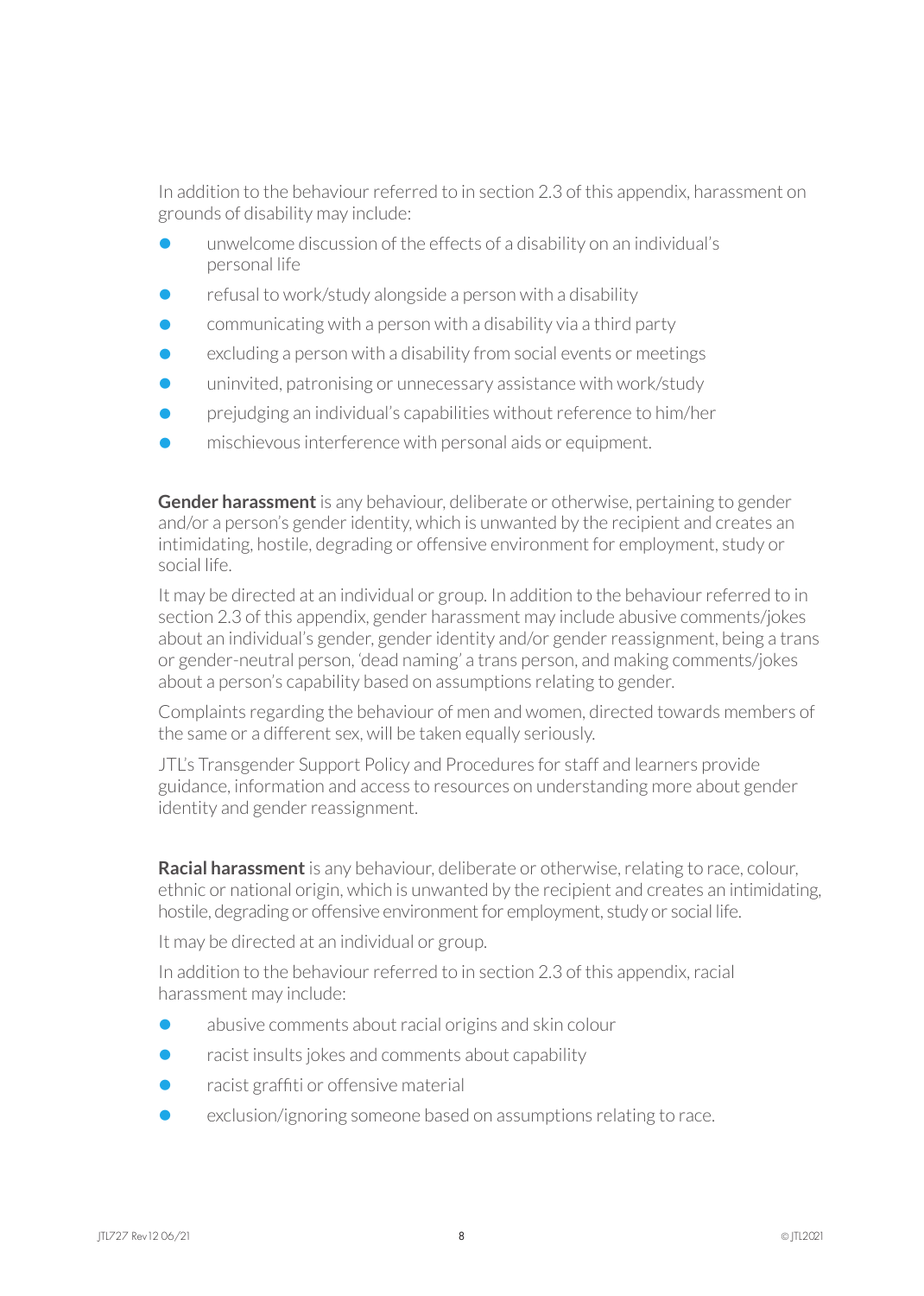**Harassment on the grounds of religion or belief or non-belief** is any behaviour, deliberate or otherwise, relating to a person's religion or similarly held belief or nonbelief which is unwanted by the recipient and creates an intimidating, hostile, degrading or offensive environment for employment, study or social life. As well as the behaviour outlined in section 2.3 of this appendix, these grounds may include:

- **•** refusal to work/study alongside a person because of their religion/belief or non-belief
- **•** excluding a person from social events or meetings on the grounds of their religion/belief or non-belief
- **•** prejudging an individual's capability on assumptions relating to their religion/belief or non-belief
- **•** making offensive comments or jokes about a person's religion/belief or non-belief.

**Sexual harassment** is any unwanted conduct of a sexual nature, which violates a person's dignity, and/or makes them feel intimidated, degraded or humiliated, and/or creates a hostile, offensive or sexualised environment.

Sexual harassment may occur between members of the same sex or of the opposite sex. It may be directed at an individual or a group.

In addition to the behaviour referred to in section 2.3 of this appendix, sexual harassment can include:

- **•** sexual comments, such as: telling sexual stories, making lewd comments, making sexual remarks about clothes and appearance, calling someone sexualised names and sexual 'jokes' or taunting
- **•** physical behaviour, such as: deliberately brushing against someone, interfering with someone's clothes and displaying pictures, photos or drawings of a sexual nature
- **•** online sexual harassment, which might include: non-consensual sharing of sexual images and videos and sharing sexual images and videos (sexting); inappropriate sexual comments on social media; exploitation, coercion and threats. Online sexual harassment may be standalone, or part of a wider pattern of sexual harassment and/or sexual violence.

Sexual harassment creates an atmosphere that, if not challenged, can make it appear that this behaviour is acceptable, creating a culture and environment that could lead to sexual harassment.

It is also unlawful to treat a person less favourably because they either submit to or reject sexual harassment.

Sexual harassment and sexual violence exist on a continuum and may overlap; all activities which are potentially criminal in nature must be challenged. (NB Sexual violence refers to sexual offences under the Sexual Offences Act (2003), which includes rape, assault by penetration and sexual assault.)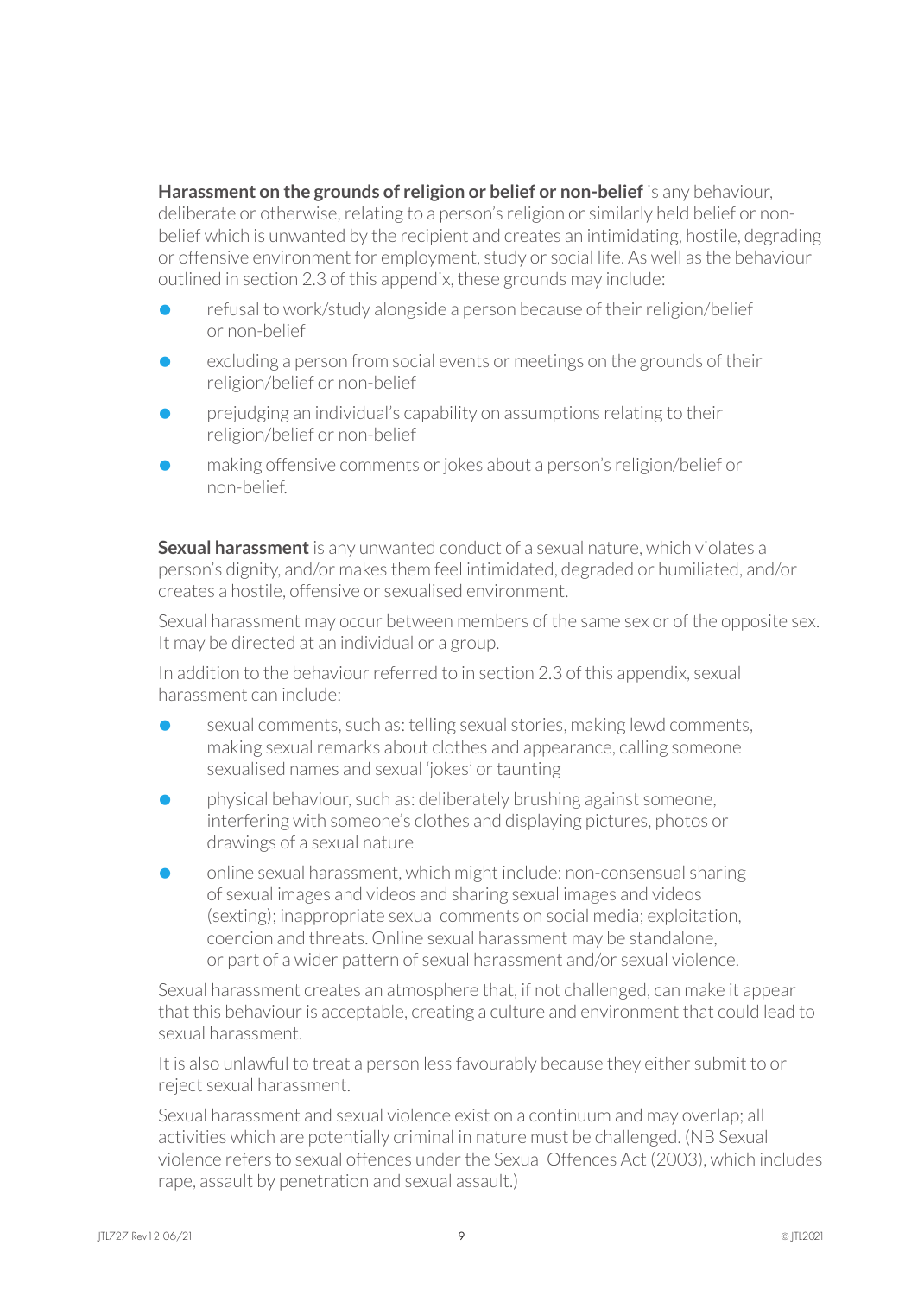**Harassment on the grounds of sexual orientation ('being LGBQ')** is any behaviour, deliberate or otherwise, relating to sexual orientation which is unwanted by the recipient and creates an intimidating, hostile, degrading or offensive environment for employment, study or social life. It may be directed at an individual or a group.

Harassment on grounds of sexual orientation may be experienced by someone who is, for example:

- **•** a bisexual/bi person (i.e. attracted to a person's own gender and other genders)
- **•** a gay/lesbian woman or a gay/homosexual man
- **•** questioning/Q (i.e. someone who may still be exploring their gender, sexual identity or sexual orientation or all three and are concerned about applying a social label to themselves).

In addition to the behaviour referred to in section 2.3 of this appendix above, harassment on grounds of sexual orientation may include:

- **•** failure to accept that same-sex partners should be given the same recognition as heterosexual partners
- **•** threats of, or actual unwanted disclosure of sexuality (sometimes referred to as 'outing' someone)
- **•** expressing or acting on stereotypical assumptions

**Other forms of harassment** – in addition to the specific forms of harassment referred to above, harassment can take a variety or other forms including being ageist, and harassing other minorities where the behaviour is unwanted, and creates an intimidating, hostile, degrading or offensives environment for employment, study or social life.

**Bullying and harassment by association and/or perception** – harassment can also occur in situations where a person is treated less favourably or experiences unwanted conduct in relation to a personal characteristic of someone who they have **an association** with, for example, a learner is subjected to offensive joking about their brother's disability or their friend's religion.

Similarly, a person may be treated less favourably or experience unwanted conduct in relation to a **perceived personal characteristic** – for example, a straight/heterosexual staff member is excluded from social events because they are thought to be gay, for example.

Bullying and harassment can often involve an actual or perceived unequal power relationship. Individual harassment tends to reflect wider social inequalities. Those who are in authority are less likely to experience harassment than other members of society.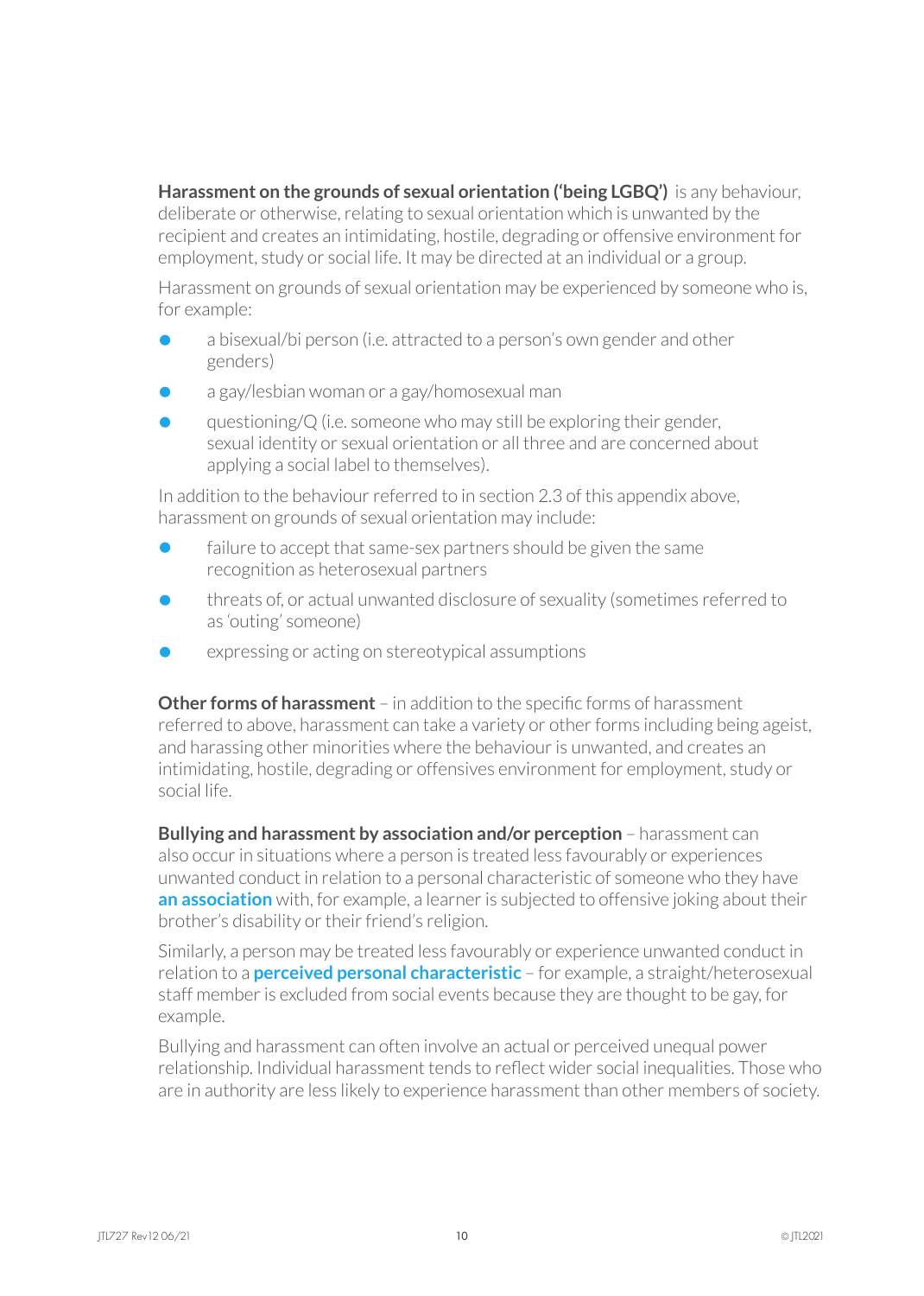# 3.2 **The effects of bullying and harassment**

**Reporting fears** – people may be afraid to report incidents of bullying, harassment and victimisation because of the fear of reprisal.

Reporting bullying, harassment and victimisation requires courage and determination. Those who have suffered bullying, harassment and/or victimisation may feel:

- **•** a lack of confidence
- **•** unable to deal with the situation
- **•** isolated and stressed
- **•** traumatised and/or may unreasonably blame themselves
- **•** depressed and/or physically ill.

Bullying and harassment affects people's ability to undertake their studies, or the duties of their job. It can also affect their performance, health and the quality of their life. The feeling of being unable to deal with the situation may be made worse when the harasser is, or is perceived to be, in a position of power in relation to the person who feels harassed.

People experiencing bullying or harassment may also fear that their own vulnerabilities, e.g. a history of mental illness, may undermine their case. All complaints should be taken equally seriously.

It is also recognised that, where allegations of bullying and harassment are made maliciously against someone, or they are made on knowingly false information, the alleged harasser may also be affected in the ways described above.

# **4. Legislation**

Everyone is entitled to work and study in a safe environment free from bullying and harassment. Individuals are protected from bullying and harassment under a variety of legislation and statutory and national guidance:

- **•** The Equality Act 2010
- **•** Health and Safety at Work 1974
- **•** Protection from Harassment Act 1997
- **•** Health and Safety at Work Act 1974
- **•** Management of Health and Safety at Work Regulations 1999
- Employment Rights Act 1996
- **•** Criminal Justice Public Order Act 1994
- **•** Keeping Children Safe in Education
- **•** Sexual Violence & Sexual Harassment between Children in Schools and Colleges
- **•** Preventing and Tackling Bullying

Under these pieces of legislation, a member of staff may be held individually liable for an act of bullying or harassment, as well as their employer being held vicariously liable for the staff member's actions.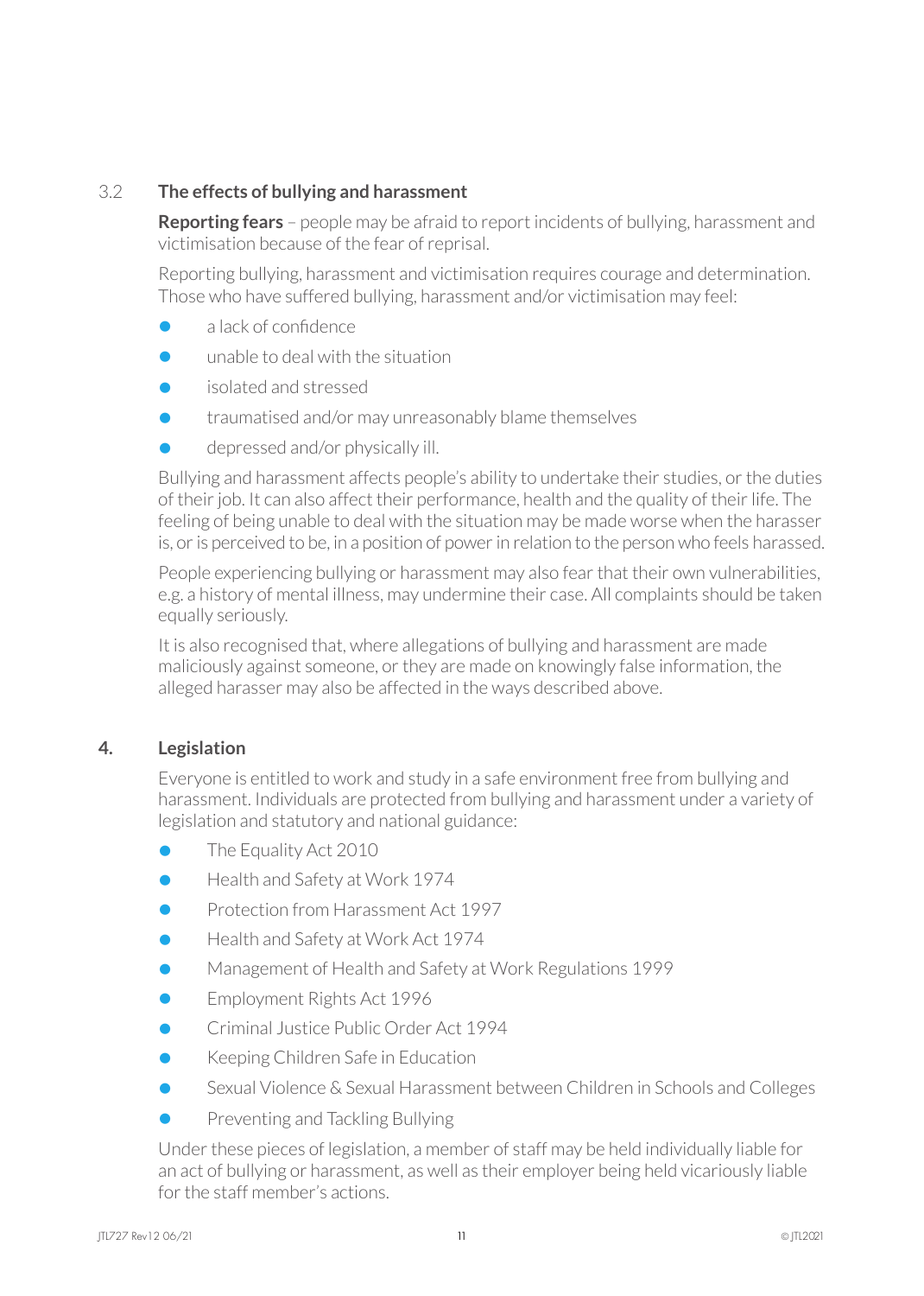# Annex 2: Guidance and Procedures for Learner Complaints of Bullying and Harassment

#### **1. Guidance for learners**

- 1.1 JTL does not condone any form of bullying or harassment of learners and takes behaviour of this nature toward learners very seriously. We expect that all allegations of bullying, harassment or inappropriate behaviour towards any learner be investigated, either by JTL directly, through a partner organisation or by the learner's employer as appropriate. The most appropriate option for dealing with the situation will generally be determined based on whether the learner experienced the treatment at work, at college, or from a member of JTL staff. Please see the process flow Figures 1, 2 and 3.
- 1.2 Learners are encouraged to raise their concerns to their employer, college tutor, JTL Training Officer, JTL's Diversity, Safeguarding and Inclusion Advisor(DSIA) team, or any other member of JTL or college staff.
- 1.3 Any allegation raised regarding bullying and harassment will be treated confidentially, where possible, and investigated in the normal way. Although the learner raising the allegation of bullying or harassment may not wish for the information to go any further, there may be times when this is not possible as it would breach JTL's statutory duties. In these situations JTL will try to restrict the number of people informed and ensure that all communication is kept to a minimum on a 'need to know' basis.
- 1.4 JTL will not take further action without consulting, or having the consent of, the learner concerned, where possible, unless the allegation is so serious that it involves a criminal offence or serious misconduct, or there is an unacceptable risk to the learner, another person, or to JTL itself, which requires immediate action.
- 1.5 In all circumstances, JTL's DSIA team should be made aware of the issues that have arisen, and they will keep a record of the situation and may be involved in investigating the matter.

# **2. Options for a learner experiencing bullying/harassment at work (See Figure 1)**

- 2.1 In the first instance, if a learner is treated unfairly, bullied, harassed or discriminated against at work on grounds of disability, gender identity, race, religion and belief, sex, or sexual orientation, they can, if they feel confident enough, manage the situation personally by assertively telling the person treating them unfairly that the behaviour in question is not acceptable and should stop.
- 2.2 If the learner is not comfortable with assertively challenging offensive behaviour, or the behaviour or treatment continues after the learner has directly told the other person that it is not acceptable and should stop, they should inform their supervisor or employer of what has happened. Steps should then be taken by the employer to ensure that the offensive behaviour does not continue.
- 2.3 In all situations, learners should inform their JTL staff contact of what has taken place. They can support by monitoring the situation, making the employer aware of what has occurred so that they have the opportunity to ensure that unacceptable behaviour does not continue, as well as supporting or advising the company in finding a resolution to the situation as appropriate. As soon as an issue is brought to the attention of the JTL staff contact, they will also notify JTL's DSIA team.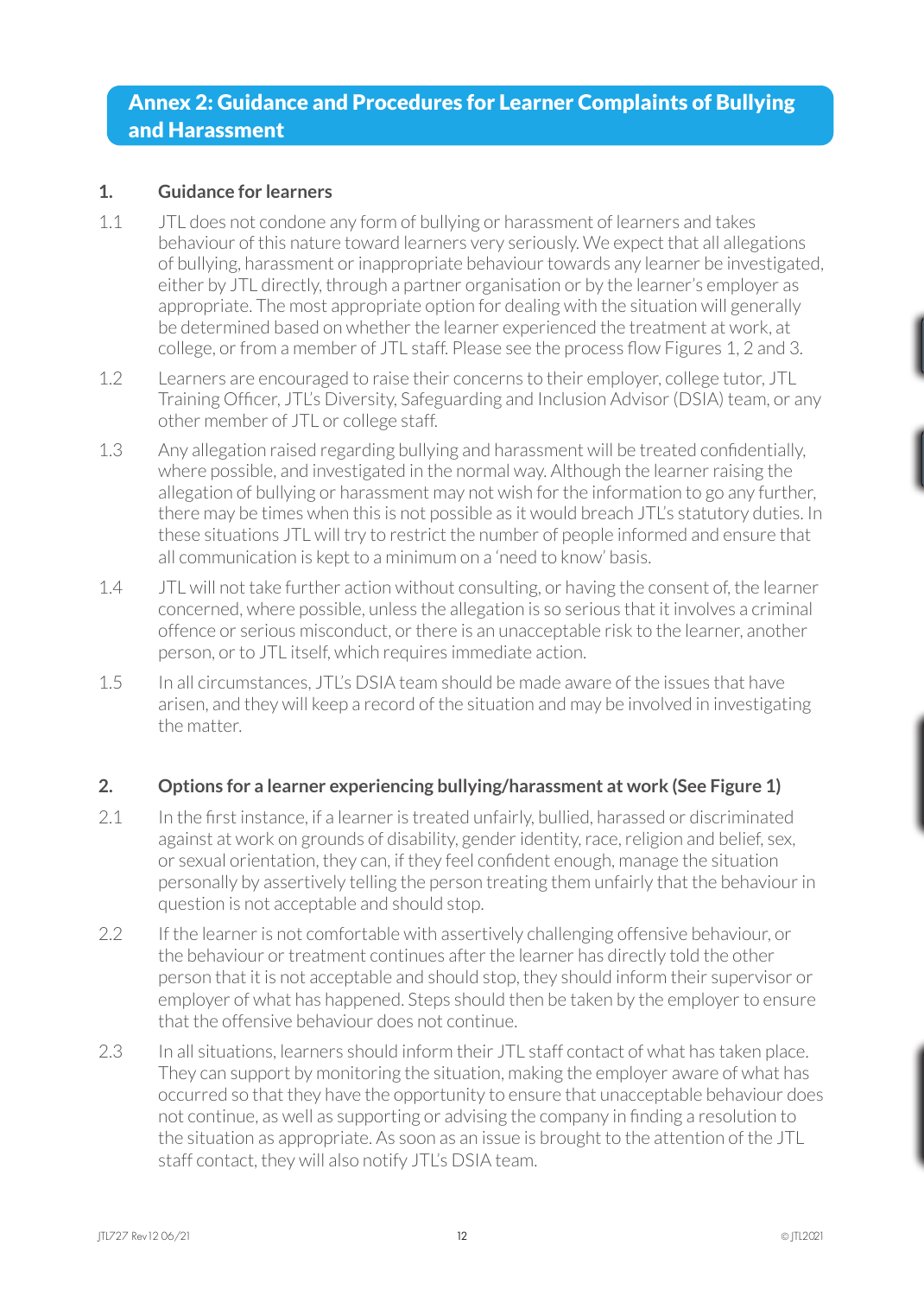# Options for a Learner Experiencing Bullying/Harassment at Work (Figure 1)

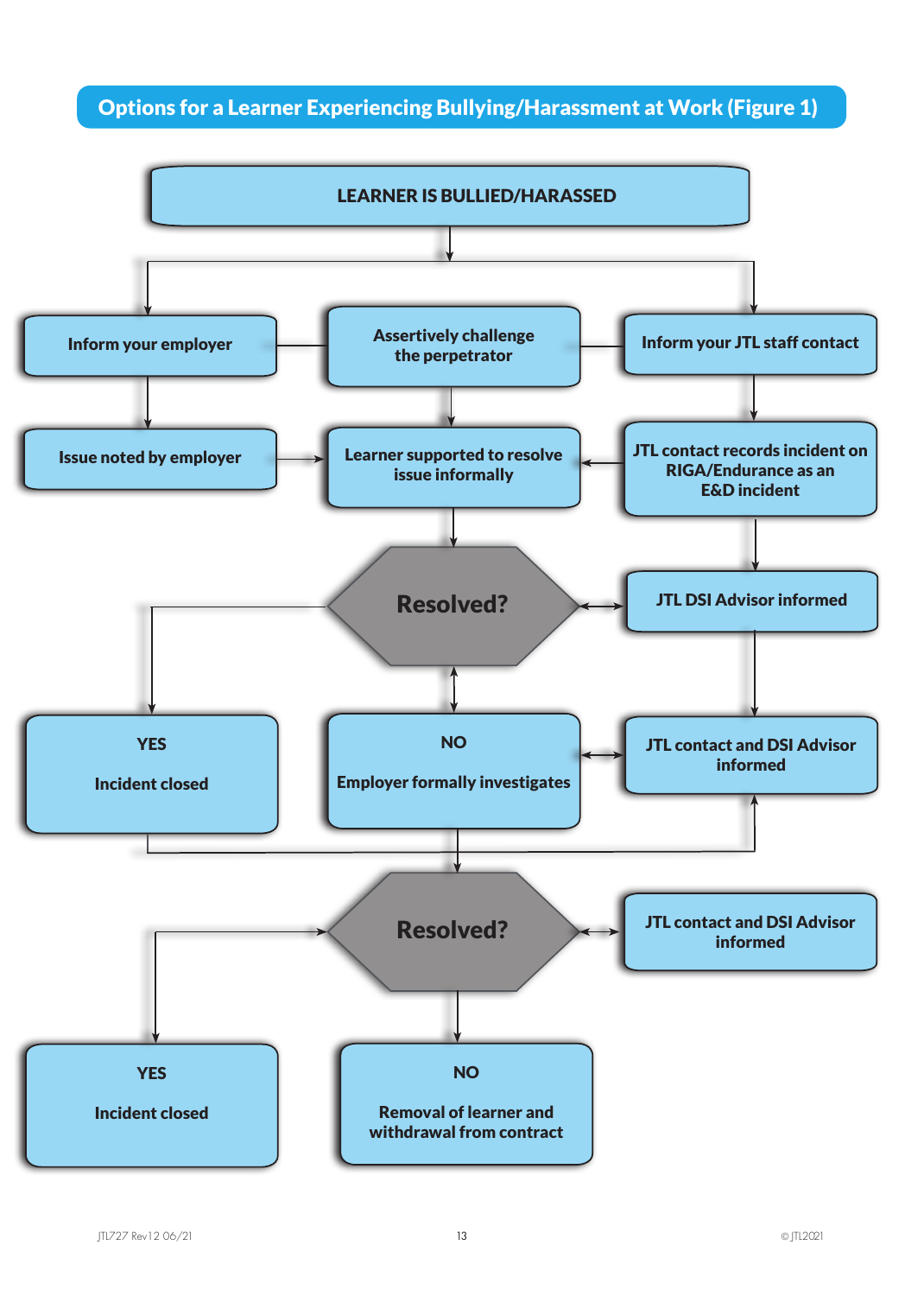2.4 A large company will normally have an Apprenticeships Manager, HR contact or their own Diversity and Inclusion representative who will follow their company's Bullying and Harassment, Equality and Diversity and employment policies to address the issues raised to them. The JTL member of staff will still monitor the situation and offer support during this investigation.

#### 2.5 **Please note, all employers and JTL-managed learners are bound by contract and legislation to take action to prevent and stop any inappropriate behaviour in the working environment and abide by JTL's Equality and Diversity Policy.**

2.6 We understand that when a person feels that they are being bullied or harassed, it is a difficult and stressful time for everyone involved. All JTL learners have access to independent, confidential advice and support at any time during their studies from the **EIC's Apprentice Support Programme**.

#### **3. Options for a learner experiencing bullying and harassment at college (see Figures 2 and 3)**

- 3.1 If a learner is being bullied or harassed at college, the first option in dealing with the situation could be to assertively challenge the behaviour. Not everyone would be comfortable with this approach, particularly if it is a tutor or lecturer who is causing discomfort.
- 3.2 As soon as possible, the learner should inform their JTL staff contact, an appropriate college contact and their employer of the situation. The JTL contact will notify JTL's DSIA team.
- 3.3 If the unfair treatment is coming from fellow learners at college, this will likely be a breach of the college's own policies. In these situations, the learner should, at this stage, report the incident to their tutor who should then try to resolve the situation at a local level, or follow the college's complaints process (see Figure 2).
- 3.4 If the issue is with a tutor, the JTL staff contact should be informed. They will liaise with the faculty/course management to investigate and deal with the situation or support the learner in going through the internal college's complaints procedure (see Figure 3).

# **4. Bullying and harassment from a JTL member of staff**

- 4.1 If a learner feels that they have been treated unfairly by a JTL member of staff, through bullying, harassment or discrimination, they should contact JTL directly so that the matter can be investigated through JTL's complaints procedure. This can be done by either telephoning JTL Head Office or sending an email in the first instance to the DSIA team on **diversity@jtltraining.com** or **safeguarding@jtltraining.com**. The DSIA team and the relevant line manager will then review the allegations that have been raised. They will then investigate the situation and try to find a resolution. If it is found that there has been a breach, disciplinary action will be taken.
- 4.2 This process will involve JTL's Human Resources department and the appropriate level of management.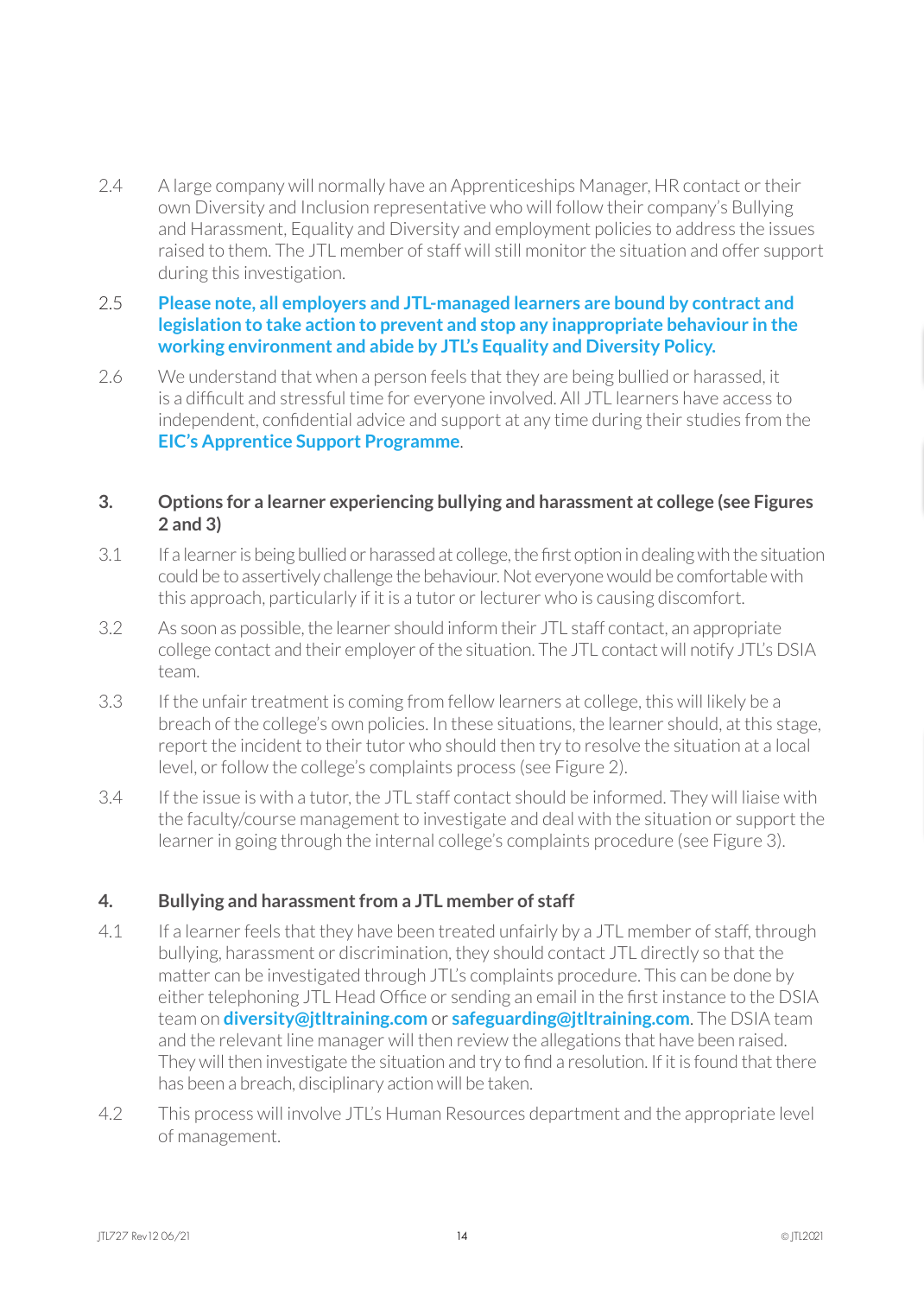Options for a Learner Experiencing Bullying/Harassment at College (Figure 2)

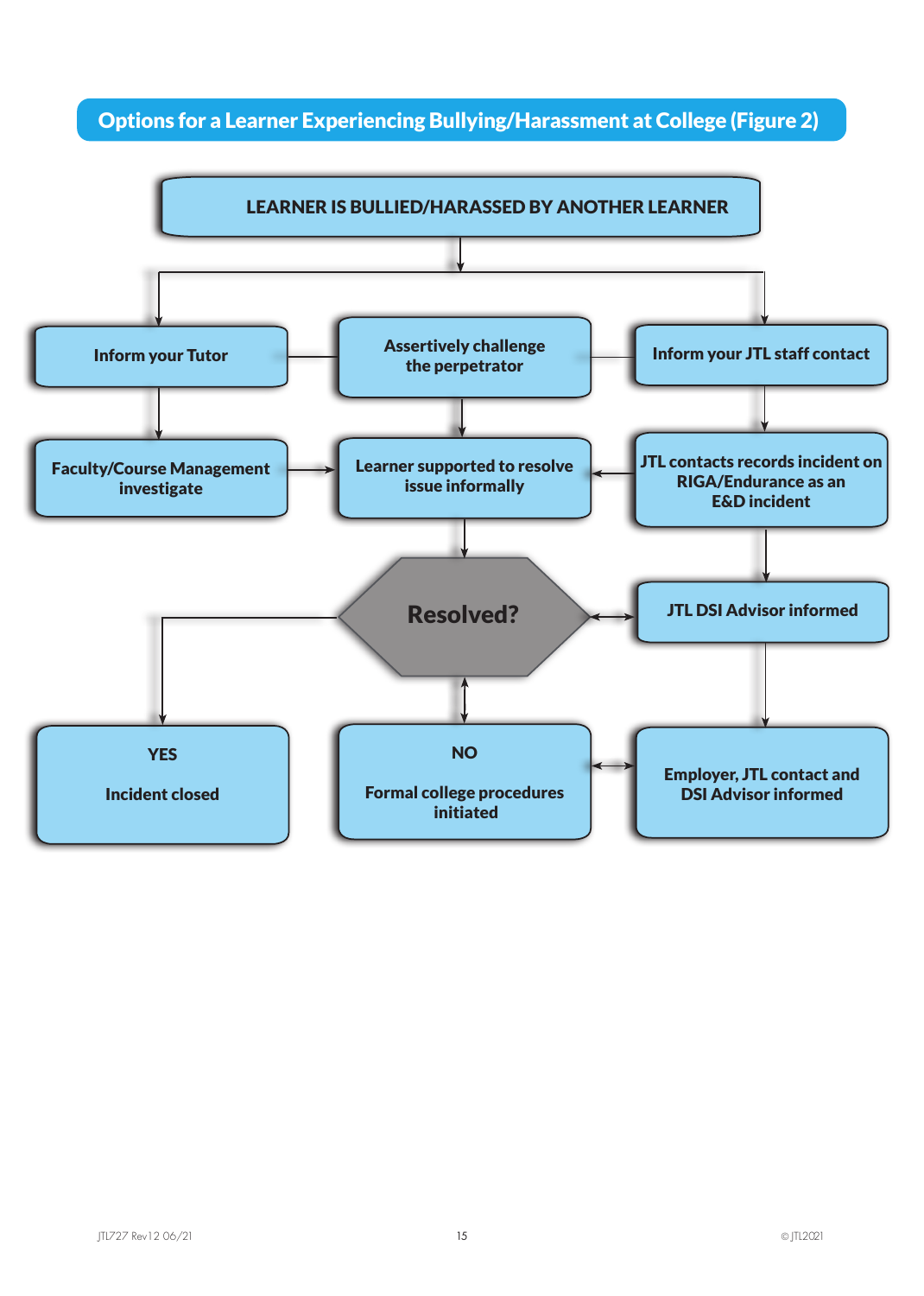# Options for a Learner Experiencing Bullying/Harassment at College (Figure 3)

![](_page_16_Figure_1.jpeg)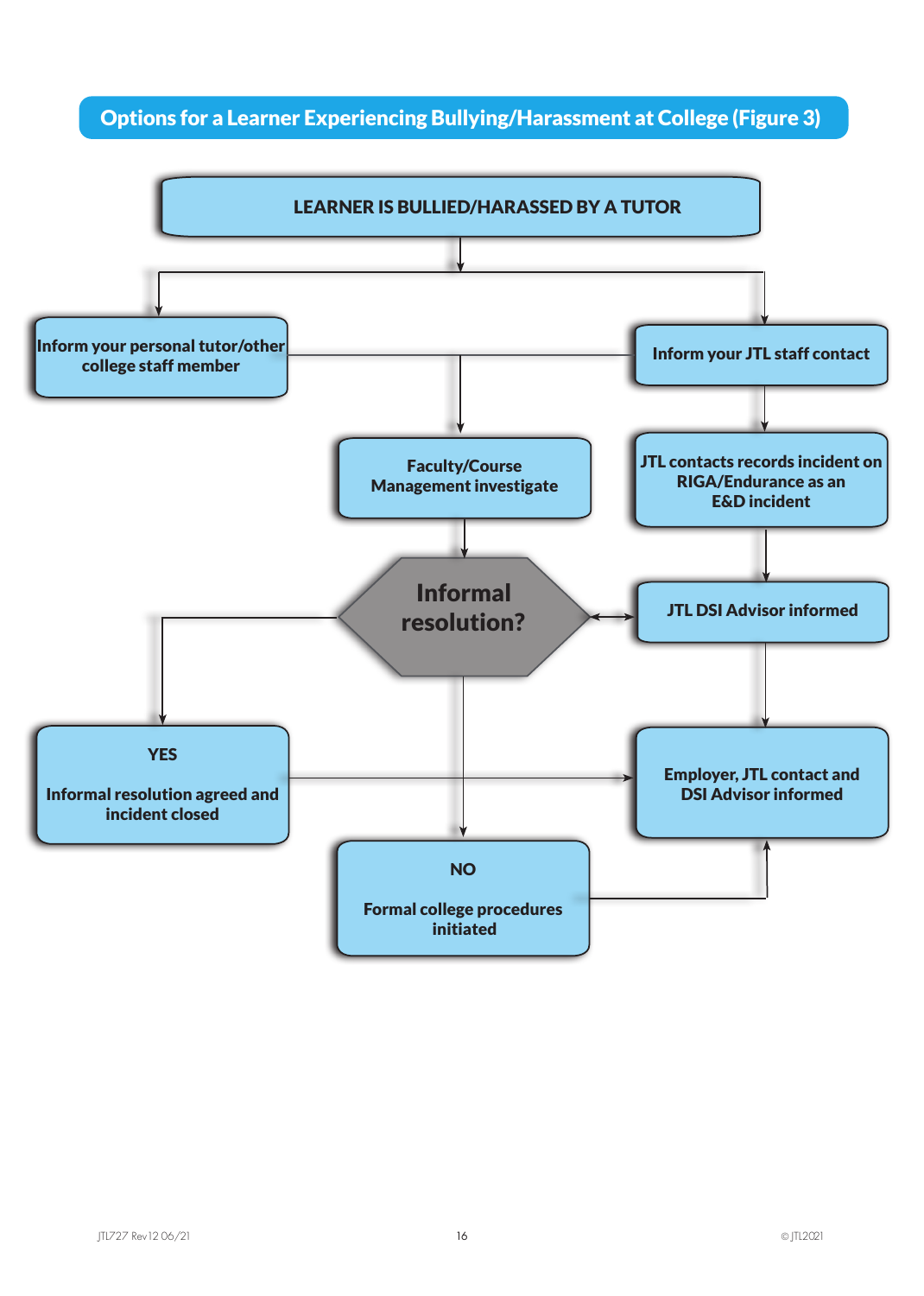# Annex 3: Guidance and Procedures for JTL Staff Complaints of Bullying and Harassment

# **1. Guidance for JTL Staff**

There are a range of measures you can take to deal with bullying and harassment, from simply indicating that the behaviour is unacceptable, through to making a formal complaint. Please see the process flow Figure 4 on page 20.

If you feel you are being bullied or harassed you should keep a written record of all relevant incidents, including dates and times, and the names of any witnesses.

In all circumstances, we recommend that you act promptly: don't wait until working conditions reach an intolerable level or your personal well-being is put in jeopardy. In some cases, the person who is causing the offence may be unaware that their behaviour is inappropriate or objectionable, or it may be that their words or actions have been misinterpreted. In such cases, the misunderstanding may be cleared up speedily.

If you feel able:

- **•** talk to the person who you feel is bullying or harassing you (the alleged bully or harasser)
- **•** inform them that their behaviour is unacceptable
- **•** ask them to stop the unacceptable behaviour. Whether the behaviour was intentional or not, a swift and clear indication that it is unacceptable may well prove enough.

If you do not wish to confront the alleged bully or harasser face to face by yourself, you have the following options:

- A) Asking a line manager or work colleague to:
- **•** accompany you when you speak to the alleged bully or harasser
- **•** accompany you and speak to the alleged bully or harasser on your behalf
- **•** go in your place and speak to the alleged bully or harasser on your behalf preserving anonymity if you wish, where this is practicable.

It is suggested that the alleged bully or harasser is contacted in advance and given the opportunity to be accompanied at this informal meeting.

**B)** Seek advice from HR who will explain the range of options available to you, for example an option might be to write to the alleged bully or harasser, being specific about what behaviour you find unacceptable.

You must keep a copy of any relevant correspondence and notes of conversations, in case follow-up action becomes necessary.

Further action will not be taken, where possible, without your express permission. However, where it is deemed that this is needed, it will be discussed with you.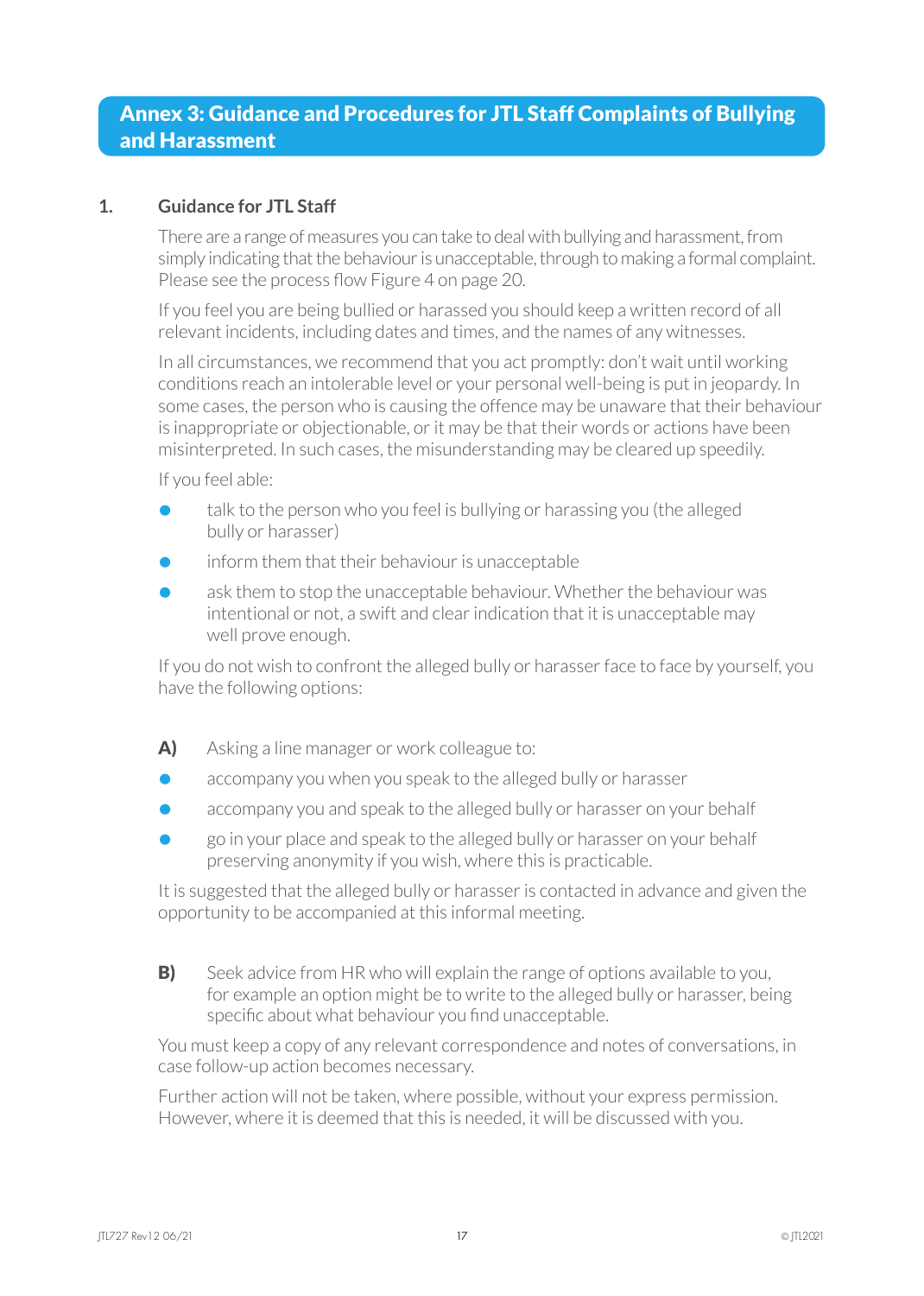#### **We recognise that dealing with allegations of bullying and harassment can be difficultfor everyone involved. Remember thatif you need to talk to anyone about how you are feeling, you can contact JTL's Employee Assistance Programme (EAP), or the EIC support and counselling services.**

If your concern continues or if the bullying or harassment is of a more serious nature that cannot be dealt with by methods outlined above, you are advised to seek a confidential meeting with yourimmediate manager or, if you prefer, a more senior member of your department, if you have not already done so. That person will suggest options as to how you might proceed and will seek to arrange, if appropriate, an informal meeting between you and the alleged bully or harasser. The alleged bully or harasser will be advised of the nature of the complaint and be given the opportunity to respond.

Both you and the alleged bully or harasser may wish to be accompanied at such a meeting by a work colleague and this wish will be respected. A trained mediator may also be used to facilitate this meeting.

The purpose of the informal meeting will be to discuss the nature of the complaint and to arrive at a solution without recourse to formal grievance procedures. The expectation is that the matter will normally be resolved through the alleged bully or harasser giving an undertaking to cease any behaviour which causes distress.

If there is still no resolution to the situation after this, or, for example, the bullying or harassment has continued, you should arrange to have a meeting with the HR Manager. The purpose of this meeting is to ensure that all options for dealing with the bullying and harassment have been fully considered and appropriate action to seek resolution has been taken. The HR Manager will clarify whether all aspects of the informal policy have been explored.

An appropriate time period to allow possible resolution resulting from any actions agreed in the informal meetings outlined above should be allowed before proceeding further.

If informal attempts to resolve a complaint of bullying or harassment have not been successful, it may be appropriate for the matter to be pursued through JTL's grievance procedure available on Select HR. **The informal procedure for resolving complaints of bullying and harassment must be completed before invoking the formal grievance procedure.**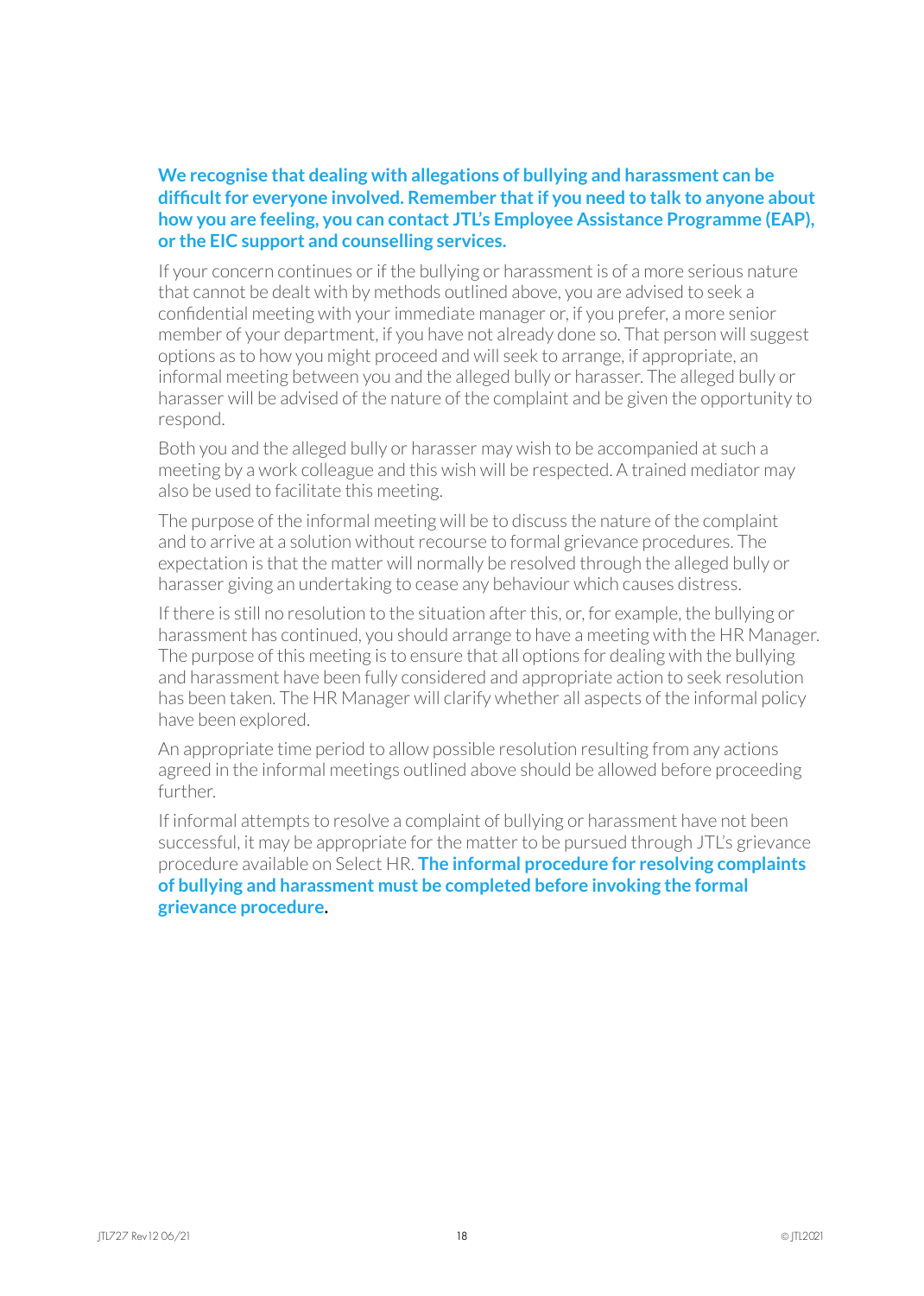# Options for Dealing with Complaints of Bullying/Harassment in Relation to JTL Staff (Figure 4)

![](_page_19_Figure_1.jpeg)